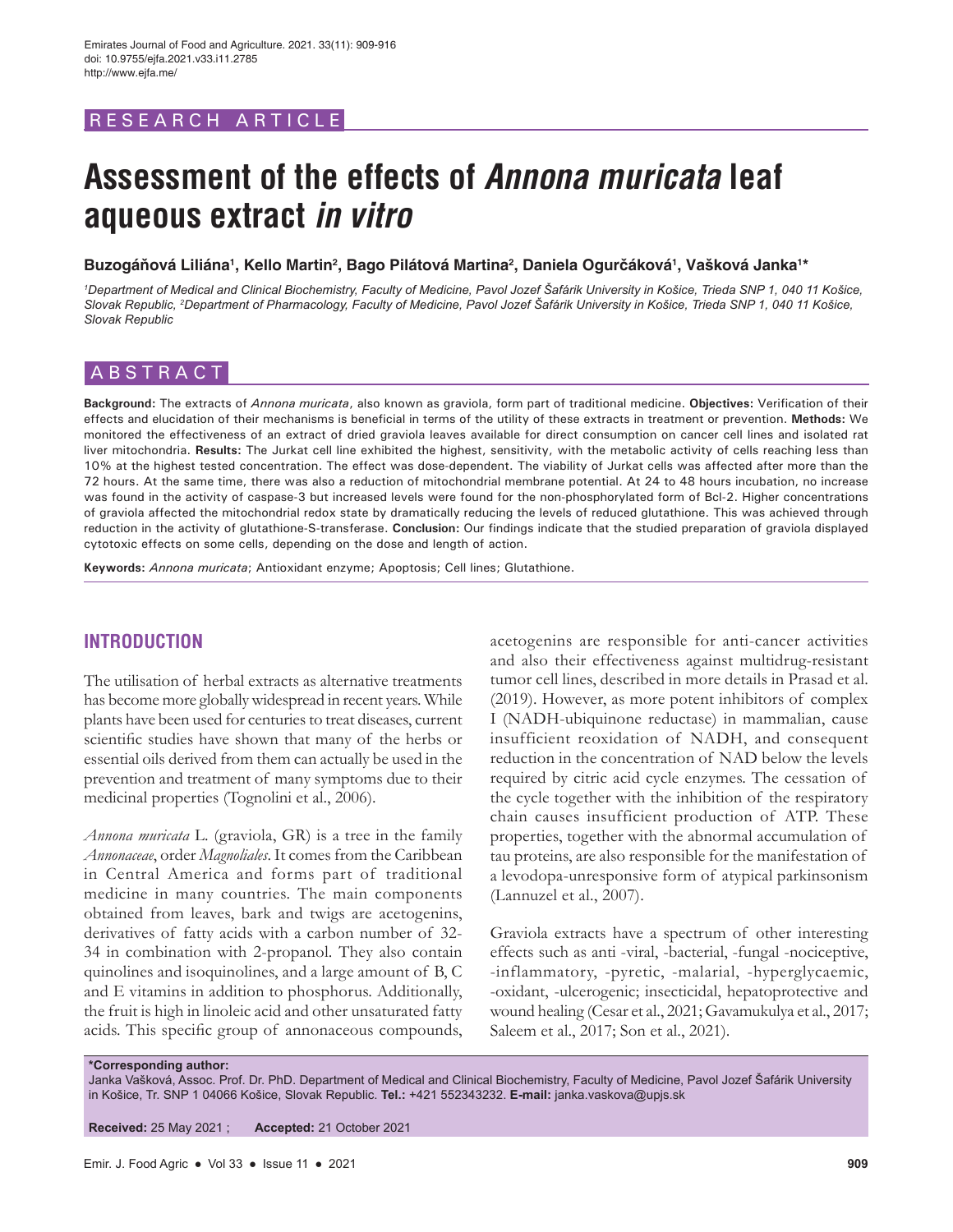In aqueous leaf extracts mostly saponins, tannins, glycosides, alkaloids, flavonoids, antraquinones, coumarines, and sterols were detected (Ejembi et al., 2021; Fareed et al., 2011; Nga et al., 2018). A wide range of effects of aqueous extracts from cytotoxic to cytoprotective have been detailed (Florence et al., 2014; Balderrama-Carmona et al., 2020; Ogundare et al., 2020). For example, the antiulcerogenic, scarring effect of graviola is dose-dependent and is attributed to its antioxidant properties, mainly mediated by tannins, flavonoids and triterpenes (Baskar et al., 2007; Hamid et al., 2012).

Exploring the properties of natural substances is an inexhaustible well. However, it is often not necessary to choose anything more than the available offer of guaranteed natural "everything", from which it is difficult for an ordinary person to find reliably verified information about the effects of the dried leaves of the *Annona muricata*. There is an abundance of controversial information, mostly from online sources, about its guaranteed beneficial antioxidant effects on the organism, which is immediately supported by its powerful action against cancer with an effect several times higher than commonly used chemotherapeutics. With such marked adverse effects, it is apparent that the antioxidant, chemopreventive or chemotherapeutic effects will be highly dose dependent. The aim of this work was to verify the cytotoxic effects of freely available dried graviola leaves. Completely new sight is the evaluation of the content of a significant reductant, glutathione and glutathione-using enzyme in an isolated system, mitochondria, which itself is not capable of its synthesis. The results are thus a direct account of the antioxidant or pro-oxidant effect of the extract.

## **MATERIALS AND METHODS**

For analysis, plant material was chosen in a form freely available to consumers on the market – dried crushed leaves of *Annona Muricata* L. The plant material was provided for the purpose of experiments by Dr. Rafael Alvis Pizzaro from Peru through collaboration with Huminnet Ltd. later EKS-Granite Kft., Hungary and Humac-group, www. humac.bio). For the analysis itself, an aqueous extract was taken from the leaves  $(1 \text{ mg.m}^{-1})$  for 24 hours, within concentrations  $1000 - 15.6$   $\mu$ g.ml<sup>-1</sup>. The study addressed part of the grant task approved by the Ethics committee of the Faculty of Medicine, Pavol Jozef Šafárik University in Košice no. 1A/2016.

#### **Cell cultures**

The human cancer cell lines MDA-MB-231 (human mammary gland adenocarcinoma), A2780 (human ovarian carcinoma), Jurkat (human leukaemic T cell lymphoma), U87-MG (human glioblastoma astrocytoma p53wt) and NIH 3T3 (murine fibroblasts) (all ATCC) were cultured in RPMI 1640 medium (Biosera, Kansas City, MO, USA). The MCF-7 (human Caucasian breast adenocarcinoma) and A-2780 (human ovarian carcinoma) cell lines were maintained in a growth medium consisting of high glucose Dulbecco's Modified Eagle Medium with sodium pyruvate (Biosera). Growth medium was supplemented with a 10% foetal bovine serum (FBS; Invitrogen, Carlsbad, CA, USA) and 1X HyClone™ Antibiotic/Antimycotic Solution (GE Healthcare, Little Chalfont, UK). Cells were cultivated in an atmosphere containing  $5\%$  CO<sub>2</sub> in humidified air at 37°C. Cell viability, estimated by trypan exclusion, was greater than 95% before each experiment.

#### **MTT assay**

To analyse cell proliferation and viability, a colorimetric assay was used with MTT 3-(4,5-dimethylthiazol-2-yl)-2,5 diphenyltetrazolium bromide (Sigma Aldrich, St. Louis, MO, USA). Cancer and non-cancer cells were seeded at a density of 5x103 cells/well in 96-well polystyrene microplates. Twenty-four hours after cell seeding, different concentrations  $(1000 - 31.2 \,\mu\text{g.m}l^{-1})$  of the graviola extract were added. After 72 hours of incubation, 10 µl of MTT were added to each well. After 4 hours, the addition of 100 µl of 10% sodium dodecyl sulphate to each well and incubation for another 12-24 h allowed the formed formazan to dissolve. Finally, the metabolic activity of the cell was evaluated by measuring absorbance at a wavelength of 540 nm using the automated Cytation™ 3 Cell Imaging Multi-Mode Reader (Biotek, Winooski, VT, USA). Absorbance of control wells was taken as 100%, and the results were expressed as a percentage of untreated control. IC50 values were calculated from MTT analyses.

#### **Flow cytometry analysis (FCM)**

Based on the best MTT results, only Jurkat cells were used in the following analyses. Jurkat cells  $(1\times10^6)$  were seeded for FCM analysis in Petri dishes and treated with graviola extract at 500  $\mu$ g.ml<sup>-1</sup> for 24, 48 or 72 hrs. Floating and adherent cells were harvested, washed in PBS, divided and stained prior to analysis. Fluorescence was detected after 15-30 min incubation at room temperature in the dark using a BD FACSCalibur flow cytometer (BD Biosciences, San Jose, CA, USA). A minimum of  $1 \times 10^4$  cells were analysed per analysis. All experiments were performed in triplicate.

#### **Cell cycle analysis**

Jurkat cells (1x10<sup>6</sup>) were harvested at 24, 48 and 72 hours after graviola extract treatment (500 μg.ml-1). Complete cell population was washed in phosphate-buffered saline (PBS), fixed in cold 70% ethanol and kept at  $+4$  °C overnight. Before analysis, fixed cells were washed in PBS and stained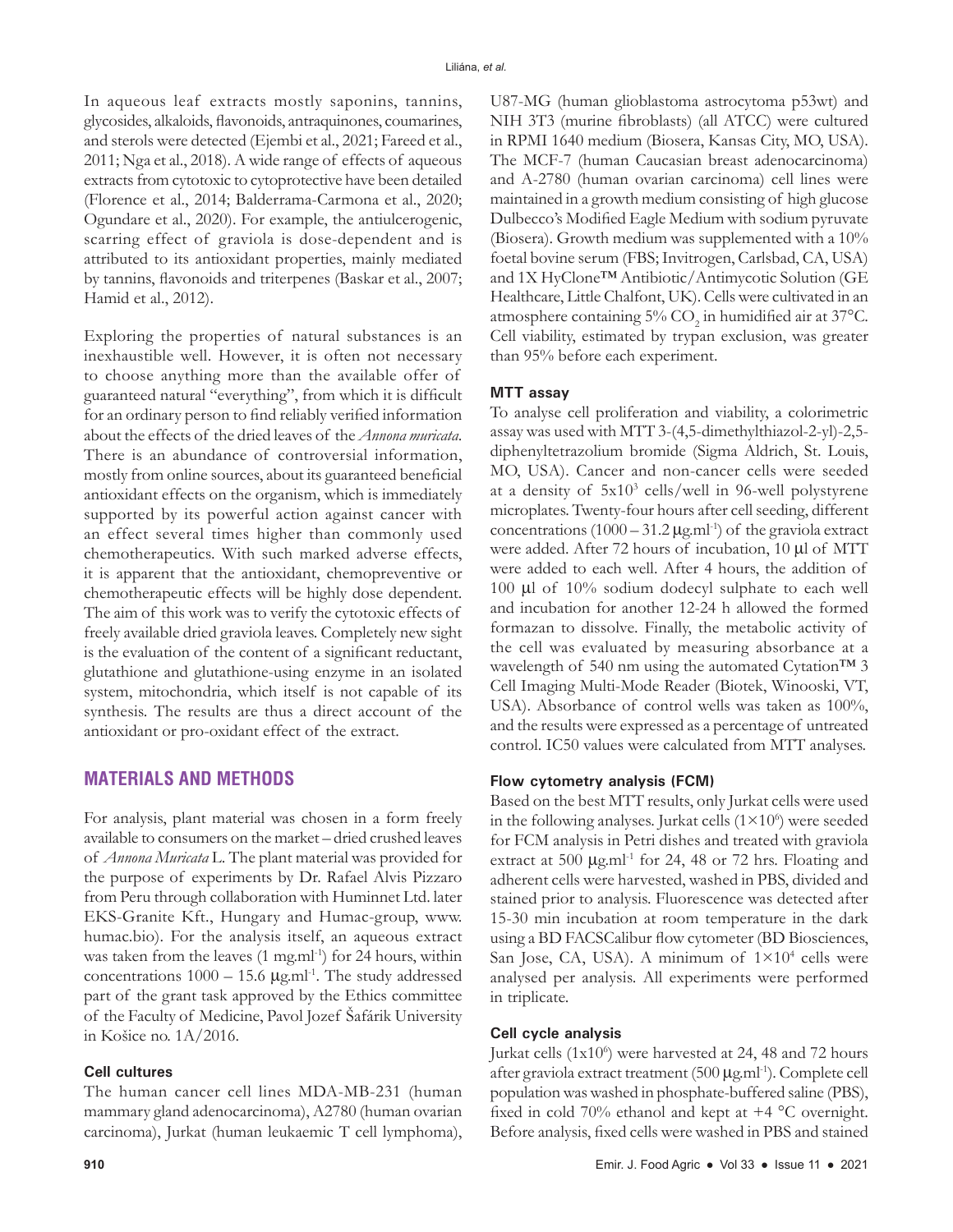in PBS solution (500  $\mu$ l) containing 0.2 % Triton X-100, 0.5 mg/ml ribonuclease A and 0.025 mg/ml propidium iodide (all Sigma Aldrich). Samples were incubated for 30-60 minutes at room temperature in the dark. The DNA content of the stained cells, representative of each phase of cell cycle, were analysed using a flow cytometer BD FACSCalibur (BD Biosciences).

#### **Annexin V/PI staining**

For detection of apoptosis, Jurkat cells  $(1x10<sup>6</sup>)$  were harvested 24, 48 and 72 hours after treatment with 500  $\mu$ g.ml<sup>-1</sup> graviola extract treatment. Complete cell population was washed in PBS and stained using Annexin-V-FITC (BD Biosciences) for 15 minutes at room temperature in the dark followed by incubation with propidium iodide (PI; Sigma) and analysed by flow cytometer (BD FACSCalibur).

#### **Detection of mitochondrial membrane potential (MMP)**

Disruption of MMP after graviola extract treatment (500  $\mu$ g.ml<sup>-1</sup>) was analysed via FCM after staining with 0.1  $\mu$ M TMRE (Molecular Probes, Eugene, OR, USA). After 30 min of incubation at room temperature in the dark, the stained cells were then washed twice with PBS, resuspended and analysed (1x104 cells per sample). Fluorescence was detected with a 585/42 (FL-2) optical filter by flow cytometer (BD FACSCalibur).

#### **Caspase-3 activation analysis**

Changes in caspase 3 activation were analysed with FCM using Active Caspase-3 PE Rabbit mAb (PE Conjugate) (Cell Signaling Technology, Danvers, MA, USA). The cells were harvested 24, 48 and 72 hours after graviola extract treatment (500  $\mu$ g.ml<sup>-1</sup>). Cells were stained with phycoerythrin (PE) conjugated antibody and incubated for 30 min at room temperature in the dark. The cells were then washed twice with PBS, resuspended in 500 μM to the total volume, and analysed  $(1x10<sup>4</sup>$  cell per sample). Fluorescence was detected with a 585/42 (FL-2) optical filter by flow cytometer (BD FACSCalibur).

## **Measurement of mitochondrial protein dynamics (efflux, activation/deactivation)**

Jurkat cells were harvested 24, 48 and 72 hours after graviola extract treatment  $(500 \mu g.m<sup>1</sup>)$ , washed with PBS and then stained for 30 minutes with Rabbit anti-Bcl-2 polyclonal Ab FITC conjugate 1:200 (Bioss, Woburn, MA, USA), Phospho-Bcl-2 rabbit mAb Alexa Fluor 488 conjugate 1:200 (Cell Signaling Technology, Danvers, MA, USA), or Mouse anti-AIF polyclonal Ab FITC conjugate 1:200 (Bioss). Additionally, fluorescence was measured using BD FACSCalibur (FL1). Results were quantified as a ratio of the fluorescence median intensity in experimental groups compared to a particular control.

### **Analysis of antioxidant activity on rat liver mitochondria**

Biological material for analysis were taken from the control group of the 1st stage of the procedure approved by ŠVPS SR Ro-2575/14-221 on male Sprague-Dawley laboratory rats from the own breeding of the Laboratory of Research Biomodels, LF UPJŠ. The animals were 6 weeks old and weighed 250 g. Liver mitochondria were isolated as described by Fernández-Vizzara et al. (2010) using a homogenization buffer (0.32 mm sucrose, 1mm EDTA, 10 mM Tris-HCl, 0.1% albumin; pH 7.4) at 4 °C. Activity of Glutathione-S-Transferase (GST, EC 2.5.1.18) were measured by means of the Glutathione-S-Transferase Assay Kit (Sigma-Aldrich, Germany). Reduced glutathione (GSH) content was measured by the method described by Floreani et al. (1997). Assays were performed on an M 501 single beam UV/VIS spectrophotometer (Spectronic Camspec Ltd., Leeds, United Kingdom). All parameters were measured at least in triplicate and calculated per milligram or gram of protein determined using the bicinchoninic acid assay.

## **RESULTS**

In our experiments, the most significant effect of graviola was observed in the MTT test on Jurkat cells (Table 1), where the metabolic activity of the cells at the highest tested concentration reached less than 10% of the metabolic activity of the control and 25% of control at the second highest concentration. Incubation of the A-2780 cell line did not significantly reduce the metabolic activities of the cells at any of the tested concentrations of graviola. At the lowest concentration  $(31.25 \mu g.m<sup>1-1</sup>)$  and the highest (1000  $\mu$ g/ml), the decrease was only between 80% and 60%. The cell line p53wt (U-87 MG) responded to graviola supplementation similarly to A2780 (Table 1). The addition of graviola had the lowest effect on the metabolic activities of MCF-7 and MDA-MB 231. By comparison, the 3T3 cell line also exhibited changes in metabolic activity at the highest test concentration (1000  $\mu$ g.ml<sup>-1</sup>), with no changes in the cell metabolic activity at lower concentrations.

As the Jurkat cell line showed the highest sensitivity, the following methodologies were only performed on this cell line. The concentration of graviola used to incubate the cells was  $c2 = 500 \mu g.m<sup>1-1</sup>$  and measurements were made at 24, 48 and 72 hours in all subsequent experiments. By microscopic monitoring of cell viability with trypan blue, it was observed that the effect of graviola at the tested concentration after 24 and 48 h incubation was almost the same and the most pronounced effect did not appear until 72 h incubation (Table 2), where 35% of cells were observed to have impaired cell membrane permeability, generally considered dead.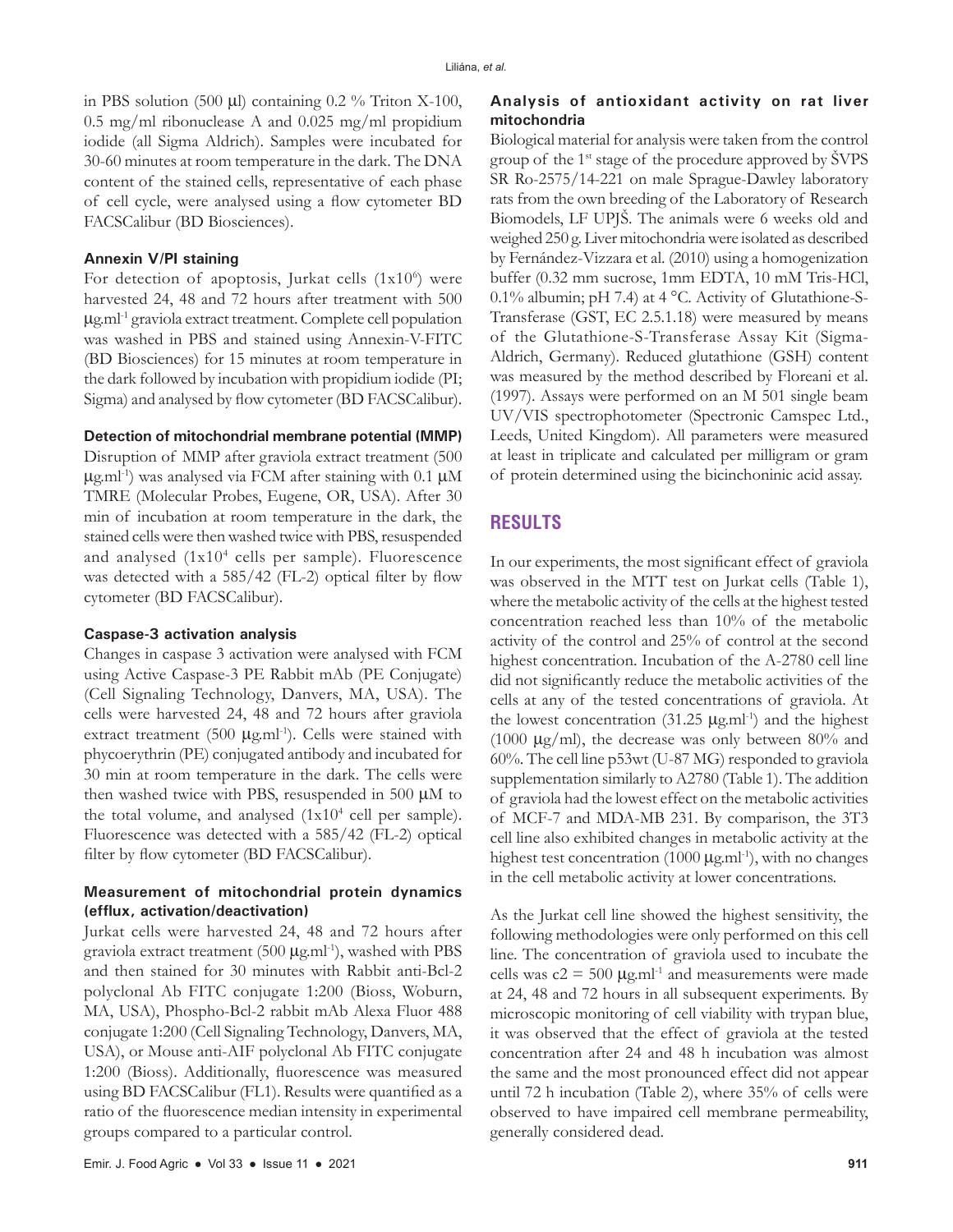| Table 1: Assessment of cell viability and metabolic activity after 72 h incubation by MTT test and IC50 values (µmol.l <sup>-1</sup> ) |  |  |  |
|----------------------------------------------------------------------------------------------------------------------------------------|--|--|--|
|----------------------------------------------------------------------------------------------------------------------------------------|--|--|--|

|                   | c1 1000 $\mu$ g.ml <sup>-1</sup> | $c2500 \mu q.$ ml <sup>-1</sup> | $c3250 \mu q.m1-1$ | c4 125 $\mu$ g.ml <sup>-1</sup> | $c562.5 \mu q.m^{-1}$ | $c6$ 31.2 $\mu$ g.ml <sup>-1</sup> | <b>IC50</b> |
|-------------------|----------------------------------|---------------------------------|--------------------|---------------------------------|-----------------------|------------------------------------|-------------|
| 3T <sub>3</sub>   | 84                               | 87                              | 92                 | 98                              | 100                   | 100                                | >1000       |
| Jurkat            | 7.9                              | 25.1                            | 59.4               | 72.1                            | 71.3                  | 84.7                               | 320.7       |
| A-2780            | 22.6                             | 68.7                            | 70.9               | 71                              | 72                    | 74.2                               | 702.8       |
| <b>U-87 MG</b>    | 64.6                             | 71.7                            | 72.9               | 78.1                            | 81.9                  | 82.3                               | >1000       |
| <b>MDA-MB 231</b> | 78                               | 82                              | 85                 | 87                              | 90                    | 95                                 | >1000       |
| MCF-7             | 60.3                             | 90.8                            | 93                 | 96                              | 98                    | 100                                | >1000       |

Analysis of the effect of graviola on the Jurkat cell cycle showed the accumulation of cells in the G2/M phase and a decrease in the G1 phase of the cell cycle after just 24 h incubation. With increasing incubation time, the number of cells in the G2/M phase increased. After 72 h incubation, a very small increase in the number of cells were observed in the sub-G0/G1 population, considered to be cells in apoptosis (Fig. 1). Regarding the detection of phosphatidylserine externalization, a more significant increase in apoptosis was observed in Jurkat cells after 72 h incubation with graviola (Fig. 2a and b). These results also correlate with the trypan blue viability test, where a significant effect was also noted after 72 h incubation.

Flow cytometry analysis showed an increase in the number of cells with decreased MMP in Jurkat cells with increasing incubation time with graviola (Fig. 3a). In our experiments, there was a significant decrease in caspase-3 activity after 24 and 48 h incubation with graviola at a concentration of  $500 \mu$ g.ml<sup>-1</sup> (Fig. 3b). After 24 and 48 h incubation, analysis of protein dynamics (Fig. 3c) showed an increase in the level of the unphosphorylated form of Bcl-2 able to form complexes with other proteins, such as proapoptotic Bax, thus preventing its proapoptotic effect.

The effect of selected concentrations of graviola extract was monitored on reduced glutathione levels (GSH) and glutathione-S-transferase (GST) activity on liver mitochondria. As mitochondria from healthy cells were involved, the concentrations tested were lower than those found to be effective on cancer cell line. GSH levels varied depending on the graviola extract concentration used (Table 3). Low concentrations (15.6 and 31.2  $\mu$ g.ml<sup>-1</sup>) led to a significant increase in GSH levels (Table3), while higher concentrations led to a statistically significant decrease. The concentration of 62.5  $\mu$ g.ml<sup>-1</sup> had no effect on GSH levels in the liver mitochondria. The addition of different concentrations of graviola to isolated liver mitochondria suggested a concentration-dependent effect (Table 3), where higher concentrations reduced GST activity (without statistical significance).

## **DISCUSSION**

Exploitation of the effects of plants is probably as old as humanity itself. It has been found that many plant

#### **Table 2: Viability of Jurkat Cells after 24, 48 and 72 h incubation with graviola (GR) at concentration c2 = 500 μg.ml<sup>-1</sup>**

|         | % living cells | % dead cells |
|---------|----------------|--------------|
| Ctrl    | 98             | 2            |
| GR 24 h | 87             | 13           |
| GR 48 h | 83             | 17           |
| GR 72 h | 65             | 35           |

**Table 3: Levels of reduced glutathione (GSH) in isolated liver mitochondria and glutathione‑S‑transferase activity in comparison to control after treatment with different concentrations of graviola** 

| <b>Group/tested</b><br>concentration ( $\mu$ g.ml <sup>-1</sup> ) | GST (µkat.mg<br>$prot-1$ | <b>GSH</b> (nmol.mg<br>$prot-1$ |
|-------------------------------------------------------------------|--------------------------|---------------------------------|
| Ctrl                                                              | $1.298 \pm 0.049$        | $1.786 \pm 0.379***$            |
| 15.6                                                              | $1.446 \pm 0.051$        | $5.241 \pm 0.487***$            |
| 31.2                                                              | $1.352 \pm 0.063$        | $10.227 \pm 0.501$              |
| 62.5                                                              | $0.998 \pm 0.088$        | $2.086 \pm 0.511$               |
| 125                                                               | $0.856 \pm 0.154$        | $0.658 \pm 0.258^*$             |
| 250                                                               | $0.954 \pm 0.016$        | $0.635 \pm 0.208^*$             |



**Fig 1.** Analysis of the cell cycle of Jurkat cells after 24, 48 and 72 *h* **i**ncubation with graviola (GR) at a concentration of  $c2 = 500 \mu g.m<sup>1-1</sup>$ 

species used for this purpose contain therapeutically active substances which can either be extracted or used directly. The important role of herbal extracts in the development of new drugs is further emphasized by the fact that natural products were involved in the development of approximately 60% of all therapeutic agents between 1981 and 2012 (Newman and Cragg, 2012). In using active compounds from plants, several dosage forms are suitable, including dried drugs or aqueous and alcoholic extracts. Even today, the search for and elucidation of plant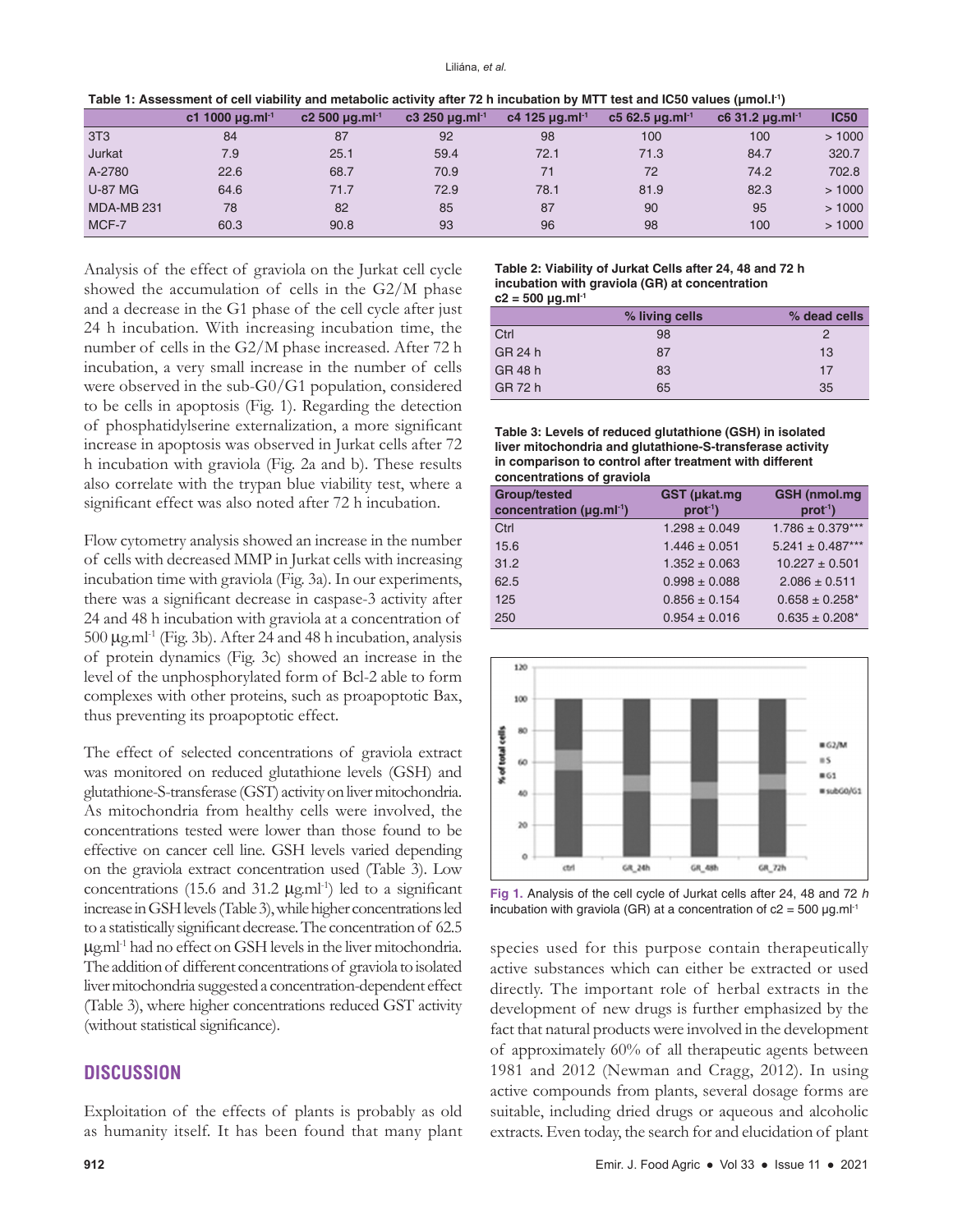

**Fig 2.** Detection of phosphatidylserine (PS) externalization (a) and cells with phosphatidylserine externalization (b) after 24, 48 and 72 *h* incubation with graviola (GR) at a concentration of  $c2 = 500 \mu g.m^{-1}$ 

extract effects gives great importance to the history of the reactions of humans and animals to naturally occurring compounds, which are complex mixtures of naturally occurring compounds rather than pure compounds of synthetic origin. In general, these crude plant extracts are less toxic than their individual components or synthetically prepared compounds as they are a mixture of known and unknown substances, which at the same time reduces the manifestation of side effects (Koul et al., 2005).

To accurately assess the effects of graviola, a herbal preparation of *Annona muricata* was chosen in a form available to the direct consumer, namely crushed dried leaves. The cytotoxic effect of graviola extracts, also of interest in the study, is further underlined by the fact that graviola leaves are used in cancer treatment in areas of South America and tropical African countries, including Nigeria (Adewole et al., 2008; Mishra et al., 2013).

The MTT assay is based on the conversion of MTT (3- (4,5-dimethylthiazol-2-yl) -2,5-diphenyltetrazolium bromide) to an insoluble formazan precipitate in mitochondria. MTT is reduced by mitochondrial enzymes, so changes in metabolism led to changes in the rate of its reduction. Among the monitored cell lines, the Jurkat cell line showed the highest sensitivity, where the most significant effect of graviola was noticed. The inhibitory effect was dose-dependent, with the metabolic activity of



**Fig 3.** Analysis of changes in mitochondrial membrane potential (MMP) of Jurkat cells (a), changes in caspase activity - 3 Jurkat cells (b) and protein dynamics in mitochondria in Jurkat cells after 24, 48 and 72 *h* incubation with graviola (GR) at concentration  $c2 = 500 \mu g.m^{-1}$  (c)

cells at the highest tested concentration reaching less than 10% of the metabolic activity of the control and 25% at the second highest tested. The non-tumour cell line 3T3 showed the lowest sensitivity. Graviola stems, bark, and leaves have shown remarkable antiproliferative effects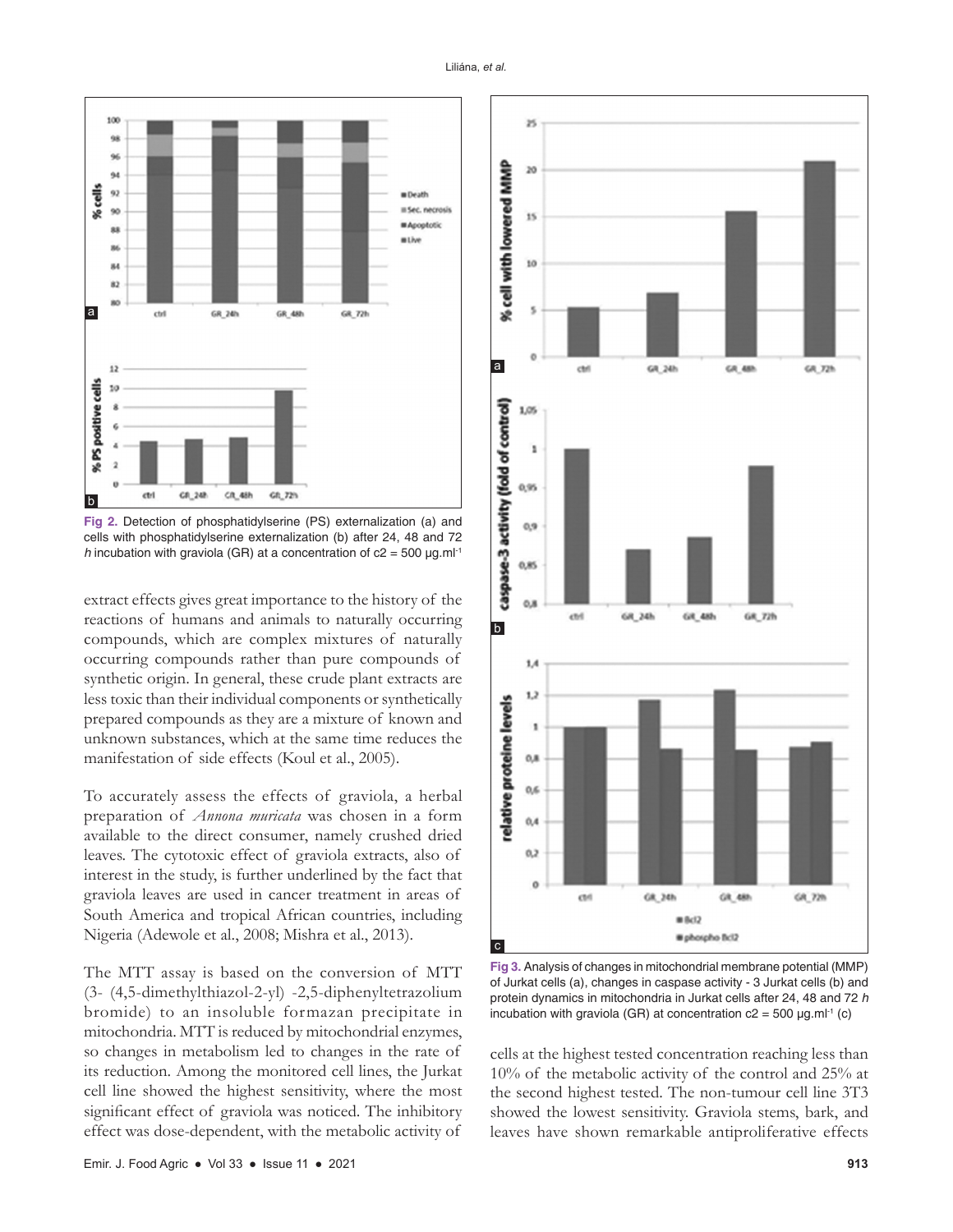against cancer cells without affecting healthy cells (George et al., 2012; Jaramillo et al., 2000; Mishra et al., 2013). Due to the highest sensitivity of Jurkat cells, further experiments were only performed on this cell line at the second highest tested concentration (500  $\mu$ g.ml<sup>-1</sup>).

Through microscopic monitoring of cell viability with trypan blue, it was observed that the effect of graviola at the tested concentration was almost the same during 24 and 48 h of incubation and the most pronounced effect did not appear until 72 h of incubation, where 35% of cells were observed to have impaired cell membrane permeability, generally considered dead. Despite several studies on the effect on cancer cell lines, there is no comparison of the effect of the same formulation. The method of extract preparation impacts the composition and effects of active substances (Chen et al., 2015). In aqueous graviola extract cytotoxic effects are expressed as a function of compounds such as flavonoids, saponnins, tannins (Braguini et al., 2018; Daglia, 2012).

For example, graviola ethyl acetate extract showed significant cytotoxic effects on colon cancer cell lines HCT-116 and HT-29 (Zorofchian Moghadamtousi et al., 2014). Ethanolic extract of graviola leaves induced apoptosis in the myeloid leukaemia cell line K562, but the involvement of signalling pathways and the influence of the cell cycle have not been elucidated (Ezirim et al., 2013). Analysis of the effect of graviola on the Jurkat cell cycle showed an accumulation of cells in the G2/M phase and a decrease in the G1 phase of the cell cycle after only 24 h incubation. As the incubation time increased, the number of cells in the G2/M phase increased, and after 72 h incubation, a very small increase was measured in the number of cells in the sub-G0/G1 population, which are considered to be cells in apoptosis. A more significant increase in apoptotic cells was observed after 72 h incubation of Jurkat cells with graviola. The results also correlate with the trypan blue viability test, where a significant effect was also observed after 72 h incubation. Cancer is generally well known as a cell cycle dysfunction disease. Deregulation of molecular processes of the cell cycle is one of the most important changes during tumour progression (Williams and Stoeber, 2012). The ability to block the cell cycle of tumour cells effectively enhances the antitumor effects of natural substances (Mantena et al., 2006).

We observed a significant decrease in caspase-3 activity in our experiments after 24 and 48 h incubation with graviola. Only active caspase is able to cleave the substrate, and in the case of reduced caspase activity, it can be assumed to be in the form of an inactive procaspase. This could indicate that the apoptosis observed in previous experiments is triggered by a different, alternative and noncaspase pathway. The mitochondrial apoptotic pathway is regulated by Bcl-2 family proteins (Cory and Adams, 2002). Pro- and anti-apoptotic proteins of this family adjust the permeability of the mitochondrial membrane. Proapoptotic Bax protein mediates the release of cytochrome C through conformational changes and translocation into mitochondria, while anti-apoptotic Bcl-2 protein release suppresses cytochrome C from mitochondria (Liu et al., 2003; Martinou et al., 2011). Our experiments showed the increase in the level in the non-phosphorylated form of Bcl-2 after 24 and 48 h incubation with graviola, which is capable of forming complexes with other proteins, for example with pro-apoptotic Bax and defending its pro-apoptotic effect. For these results, we can assume that the predominantly anti-apoptotic effects of Bcl-2 were active for 24 and 48 hours. Reducing the phosphorylated form of Bcl-2 showed that other mechanisms are likely to be involved in apoptosis.

Mitochondria are often the site of action for toxicants and toxins, directly affecting mitochondrial function, which can be reflected immediately in changes in homeostatic capacity and cell viability (Robertson and Orrenius, 2002.). Flow cytometric analysis showed an increase in the number of cells with reduced mitochondrial membrane potential with increasing incubation time of Jurkat cells with graviola. Very low concentrations of graviola led to a significant increase in mitochondrial glutathione levels, but graviola concentrations above 62.5 μg.ml-1 caused a significant decrease. Changes in the levels of reduced glutathione disrupt redox homeostasis of the cell and are a sign of increased oxidation of glutathione or changes in its transport, indicative of the initiation or propagation of the apoptotic cascade (Circu and Aw, 2012). Increased glutathione-S-transferase activity is therefore associated with increased resistance to apoptotic stimuli and is also the cause of cancer cell resistance to active substances (Di Pietro et al., 2010). Our results showed that the concentrations of graviola used  $(31.25 \,\mu g\text{m}^{-1})$  reduced GST activity in mitochondria, although without statistically demonstrable significance in our study.

Despite several studies on the effect on cancer cell lines, there is no comparison of the effect of the same formulation. The method of extract preparation impacts the composition and effects of active substances (Chen et al., 2015).

Cytotoxicity of fruit of A. muricata has been previously reported by (Kuete et al., 2016), and expressed as a function of plant compounds such as flavonoids, saponnins, tannins (Braguini et al., 2018; Daglia, 2012).

## **CONCLUSIONS**

Our findings show that extract from the dried leaves of graviola demonstrates cytotoxic effects on some cells,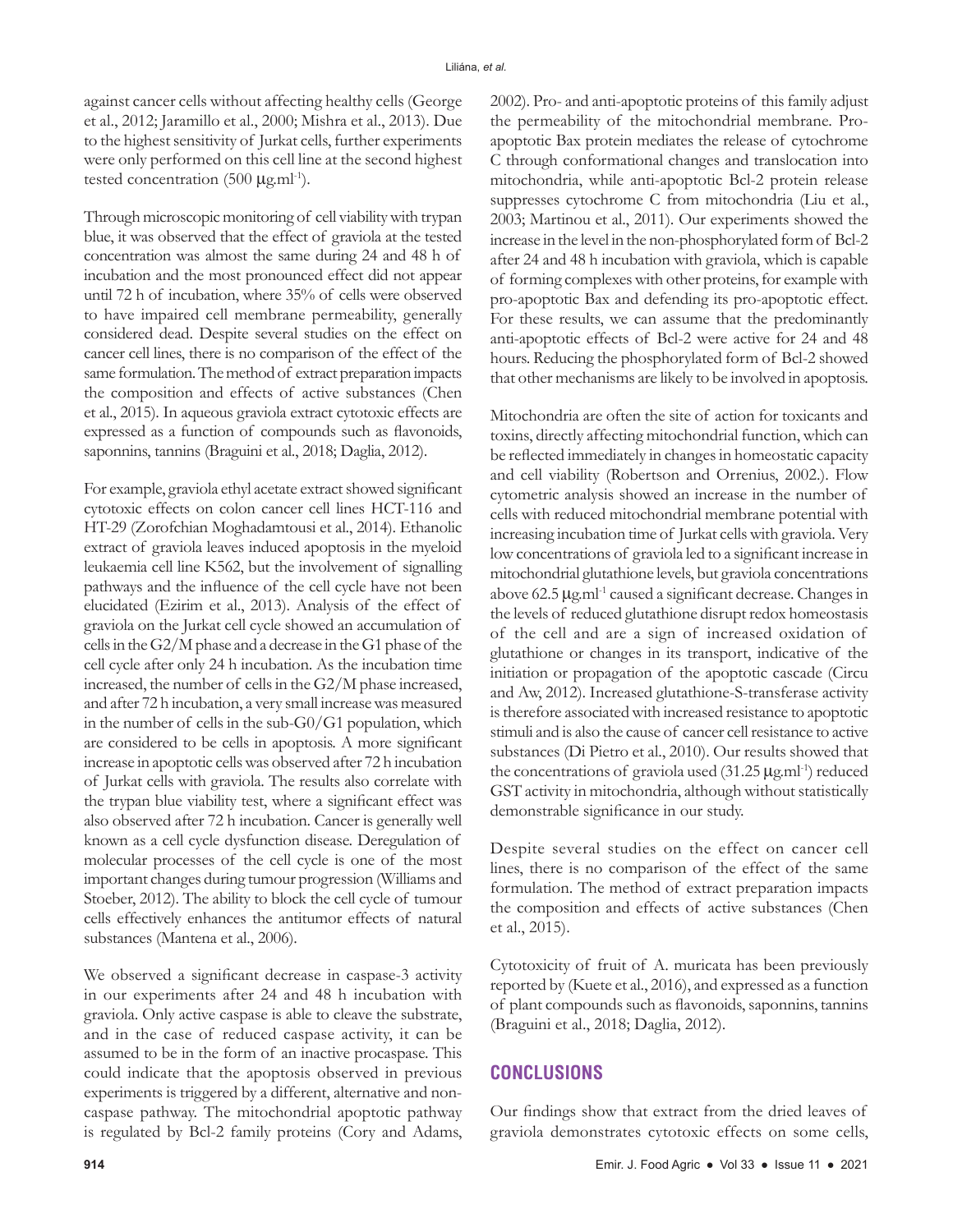depending on the dose and duration of action. The Jurkat cell line showed the highest sensitivity in a dosedependent manner, where the metabolic activity of the cells at the highest tested concentration reached less than 10%. We found that the viability of Jurkat cells was most affected after 72 hours, at which point a growing number of cells were found to be apoptotic by cell cycle analysis. Concurrent with the increasing incubation time, the mitochondrial membrane potential also decreased. At 24-48h incubation, no increase in caspase-3 activity was detected and the analysis of protein dynamics pointed to increased levels of non-phosphorylated Bcl-2, thereby indicating that apoptosis is triggered by an alternative, non-caspase route. Higher concentrations of graviola affected the redox state of mitochondria by a significant reduction in reduced glutathione levels and compromised cells, reducing glutathione-S-transferase activity to slow the metabolization of the active compounds and mediating their effect over a longer period.

## **ACKNOWLEDGEMENTS**

This work was supported by grant VEGA No. 1/0782/15.

## **REFERENCES**

- Adewole, S. O. and J. A. Ojewole. 2008. Protective effects of *Annona muricata* Linn. (Annonaceae) leaf aqueous extract on serum lipid profiles and oxidative stress in hepatocytes of streptozotocintreated diabetic rats. Afr. J. Tradit. Complement. Altern. Med. 6: 30-41.
- Balderrama-Carmona, A. P., N. P. Silva-Beltrán, J. C. Gálvez-Ruiz, S. Ruíz-Cruz, C. Chaidez-Quiroz and E. F. Morán-Palacio. 2020. Antiviral, Antioxidant, and Antihemolytic Effect of *Annona muricata* L. leaves extracts. *Plants*. 9: 1650.
- Baskar, R., V. Rajeswari and T. S. Kumar. 2007. *In vitro* antioxidant studies in leaves of *Annona* species. Indian J. Exp. Biol. 45: 480-485.
- Braguini, W. L., N. V. Pires and B. B. Alves. 2018. Phytochemical analysis, antioxidant properties and brine shrimp lethality of unripe fruits of *Solanum viarum*. J Young Pharm. 10: 159-163.
- Cesar, K. K. F. A., A. K. R. Batista, L. R. Paula, R. T. da Silva and F. L. da Silva. 2021. Antifungal action of extracts and fractions of *Annona muricata* L. on *Candida* spp. Res. Soc. Dev. 10: e28010514938.
- Circu, M. L. and T. Y. Aw. 2012. Glutathione and modulation of cell apoptosis. Biochim. Biophys. Acta. 1823: 1767-1777.
- Cory, S. and J. M. Adams. 2002. The Bcl2 family: Regulators of the cellular life-or-death switch. Nat. Rev. Cancer. 2: 647-656.
- Daglia, M. 2012. Polyphenols as antimicrobial agents. Curr. Opin. Biotech. 23: 174-181.
- Di Pietro, G., L. A. Magno and F. Rios-Santos. 2010. Glutathione S-transferases: An overview in cancer research. Expert Opin. Drug Metab. Toxicol. 6: 153-170.
- Ezirim, A. U., V. I. Okochi, A. B. James, O. A. Adebeshi, S. Ogunnowo and O. B. Odeghe. 2013. Induction of apoptosis in myelogenous leukemic K562 cells by ethanolic leaf extract of *Annona muricata*.

Ind. J. Drugs Dis. 2: 248-251.

- Fernández-Vizarra, E., G. Ferrín, A. Pérez-Martos, P. Fernández-Silva, M. Zeviani and J. A. Enríquez. 2010. Isolation of mitochondria for biogenetical studies: An update. Mitochondrion. 10: 253-262.
- Floreani, M., M. Petrone, P. Debetto and P. Palatini. 1997. A comparison between different methods for the determination of reduced and oxidized glutathione in mammalian tissues. Free Radic. Res. 26: 449-455.
- Florence, N. T., M. Z. Benoit, K. Jonas, T. Alexandra, D. D. Désiré, K. Pierre and D. Théophile. 2014. Antidiabetic and antioxidant effects of *Annona muricata* (Annonaceae), aqueous extract on streptozotocin-induced diabetic rats. J. Ethnopharmacol. 151: 784-790.
- Gavamukulya, Y., F. Wamunyokoli and H. A. El-Shemy. 2017. *Annona muricata*: Is the natural therapy to most disease conditions including cancer growing in our backyard? A systematic review of its research history and future prospects. Asian Pac. J. Trop. Med. 10: 835-848.
- George, V. C., D. R. Kumar, V. Rajkumar, P. K. Suresh and R. A. Kumar. 2012. Quantitative assessment of the relative antineoplastic potential of the n-butanolic leaf extract of *Annona muricata* Linn. in normal and immortalized human cell lines. Asian Pac. J. Cancer. Prev. 13: 699-704.
- Hamid, R. A., C. P. Foong, Z. Ahmad and M. K. Hussain. 2012. Antinociceptive and anti-ulcerogenic activities of the ethanolic extract of *Annona muricata* leaf. Rev. Bras. Farmacogn. 22: 630-641.
- Chen, Y., J. Sung and S. Lin. 2015. Effect of extraction methods on the active compounds and antioxidant properties of ethanolic extracts of *Echinacea purpurea* flower. Am. J. Plant. Sci. 6: 201-212.
- Jaramillo, M. C., G. J. Arango, M. C. González, S. M. Robledo and I. D. Velez. 2000. Cytotoxicity and antileishmanial activity of *Annona muricata* pericarp. Fitoterapia. 71: 183-186.
- Koul, A., S. C. Gangar and V. Sandhir. 2005. Pitfalls in journey from traditional to modern medicine. Nat. Prod. Radiance. 4: 6-13.
- Lannuzel, A., G. U. Höglinger, S. Verhaeghe, L. Gire, S. Belson, M. Escobar-Khondiker, P. Poullain, W. H. Oertel, E. C. Hirsch, B. Dubois and M. Ruberg. 2007. Atypical parkinsonism in Guadeloupe: A common risk factor for two closely related phenotypes? Brain. 130: 816-827.
- Liu, F. T., A. C. Newland and L. Jia. 2003. Bax conformational change is a crucial step for PUMA-mediated apoptosis in human leukemia. Biochem. Biophys. Res. Commun. 310: 956-962.
- Mantena, S. K., S. D. Sharma and S. K. Katiyar. 2006. Berberine, a natural product, induces G1-phase cell cycle arrest and caspase-3-dependent apoptosis in human prostate carcinoma cells. Mol. Cancer Ther. 5: 296-308.
- Martinou, J. C. and R. J. Youle. 2011. Mitochondria in apoptosis: Bcl-2 family members and mitochondrial dynamics. Dev. Cell. 21: 92-101.
- *Mishra,* S., S. Ahmad, N. Kumar and B. K. Sharma. 2013. *Annona muricata (the cancer killer): A review*. Glob. J. Pharm. Res. 2: 1613-1618.
- Newman, D. J. and G. M. Cragg. 2012. Natural products as sources of new drugs over the 30 years from 1981 to 2010. J. Nat. Prod. 75: 311-335.
- Ogundare, O. C., G. M. Saibu, O. B. Adu, M. A. Omotayo, T. V. Akinyemi and A. O. Adepoju. 2020. A study of cytotoxic potential and antioxidant activity of fruit of *Annona muricata*. Int. J. Zool. Appl. Biosci. 5: 139-148.